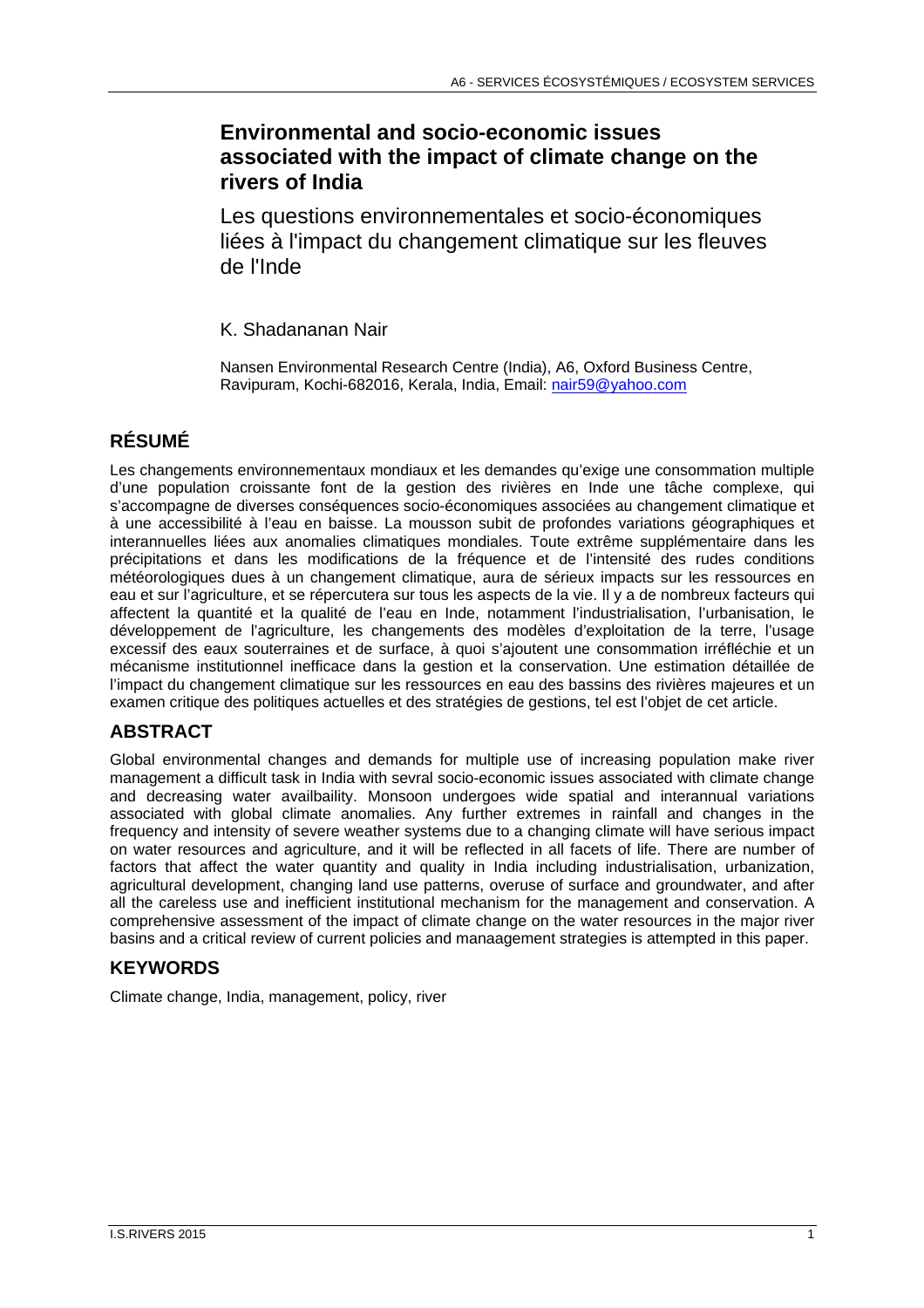### **1. WATER RESOURCES OF INDIA**

Annual precipitation in India is estimated to be  $4000Bm<sup>3</sup>$ , the southwest monsoon being the major contributor (3000Bm<sup>3</sup>). This precipitation contributes to the formation of twelve major river basins and eight other basins formed by the combinations of medium and minor basins. The major and medium river basins contribute over 90% of the total runoff in the country. Of the total water potential of 1869Bm<sup>3</sup>, only 1122Bm<sup>3</sup> can be put to beneficial use. Out of this, 690Bm<sup>3</sup> is surface water and 432Bm<sup>3</sup> is replenishable groundwater. There will be a considerable gap between the water need and availability in various basins in two or three decades from now.

Water balances in the major river basins have been computed, based on the methods developed by Thornthwaite & Mather (1955). The per capita availability of the surplus water from precipitation has been computed. Considering the rate of growth of population and the rate of increase in temperature and changes in precipitation pattern, the per capita availability have again been computed for the entire river basins by the year 2025 (Table 1). The availability ranges from 13404 $m^3$  in the Brahmaputra to 122m<sup>3</sup> in Brahmani-Baitarni. The average value is nearly 1700m<sup>3</sup>. But, excluding Brahmaputra it is only 550m<sup>3</sup>. Even today, availability on annual basis is less than requirement in many of the basins, especially in the interior peninsular region. The study reveals that by the year 2025, at the current rate of growth of population and with the predicted increase in global temperature, the availability will be drastically reduced to 650 m<sup>3</sup> for the regions as a whole and to 250 m<sup>3</sup> in the basins excluding Brahmaputra. In almost all parts of India, seasonal water deficiencies show an increasing trend and the surpluses show a decreasing trend. Northeast India has high values of per capita availability. But, the very high growth rate of population in these regions will reduce the availability up to one-fifth of the present level by 2025. Change in rainfall seasonality may lead to more seasonal water crisis.

| rable T. Water availability in the major liver basins |                                    |                                    |
|-------------------------------------------------------|------------------------------------|------------------------------------|
| River                                                 | Per capita availability, year 2005 | Per capita availability, year 2025 |
| Indus                                                 | 1313                               | 694                                |
| Ganaga                                                | 1216                               | 513                                |
| <b>Brahmaputra</b>                                    | 13404                              | 4652                               |
| Narmada                                               | 1348                               | 534                                |
| Tapi                                                  | 281                                | 114                                |
| Brahmani-                                             | 122                                | 51                                 |
| Baitarni                                              |                                    |                                    |
| Godavari                                              | 208                                | 77                                 |
| Krishna                                               | 224                                | 113                                |
| Pennar                                                | 224                                | 113                                |
| Cauvery                                               | 275                                | 130                                |
| Sabarmati                                             | 285                                | 127                                |

Table 1. Water availability in the major river basins

#### **2. ISSUES ASSOCIATED WITH RIVER MANAGEMENT**

The study points out that there will be a considerable shortage of water in all river basins by the year 2025. Government is planning to meet the estimated freshwater requirements from exploitable surface and ground water resources. Increased urbanization has stressed water use and water supply infrastructure beyond capacity. Growth of mega cities highly pollute rivers and add more stress on water. Mega-cities have to cope with intense competition from agriculture and industry to provide their expanding populations, especially the urban poor, with adequate water supply. Mega-cities also have to address the increasing pollution of their freshwater sources from growing volumes of urban waste and the increasing environmental risks from over-abstraction of groundwater resources, inadequate drainage and floods. Urban migration makes water allocation a complicated issue. Only a portion of the water surplus will be reliably available for human use due to deterioration of water resources, especially during dry months when the demand is more**.** Increased demands in agricultural, industrial and domestic sectors lead to considerable imbalances in the quantity and quality of river water. Climate change and variability are likely to worsen the existing situation by further limiting the water availability. Potential changes in temperature and precipitation pattern may adversely affect soil moisture condition, erosion, sediment transport annual runoff and ground water recharge.

Extreme water conditions and quality issues add to major problems in water resources management. The magnitude and severity of these problems vary from one basin to another. The social,